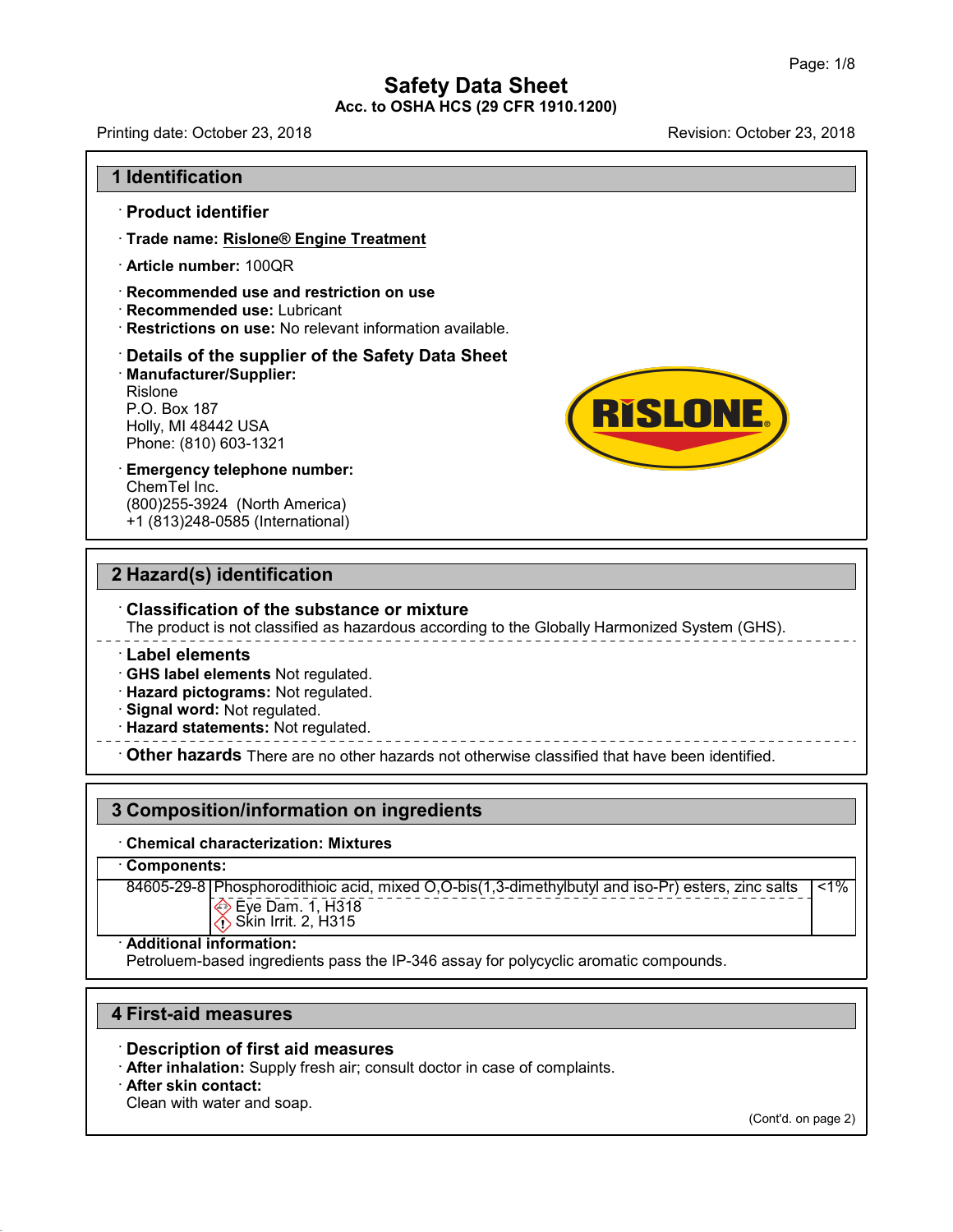Printing date: October 23, 2018 **Printing date: October 23, 2018** 

#### **Trade name: Rislone® Engine Treatment**

(Cont'd. of page 1)

If skin irritation is experienced, consult a doctor.

#### · **After eye contact:**

Remove contact lenses if worn.

Rinse opened eye for several minutes under running water. If symptoms persist, consult a doctor.

#### · **After swallowing:**

Rinse out mouth and then drink plenty of water.

Do not induce vomiting; immediately call for medical help.

- · **Most important symptoms and effects, both acute and delayed:**
- Slight irritant effect on eyes.

Gastric or intestinal disorders

Nausea in case of ingestion.

· **Indication of any immediate medical attention and special treatment needed:**

No relevant information available.

#### **5 Fire-fighting measures**

· **Extinguishing media** · **Suitable extinguishing agents:** Foam Fire-extinguishing powder Gaseous extinguishing agents Carbon dioxide · **For safety reasons unsuitable extinguishing agents:** Water · **Special hazards arising from the substance or mixture** Formation of toxic gases is possible during heating or in case of fire. · **Advice for firefighters** · **Protective equipment:** Wear self-contained respiratory protective device.

Wear fully protective suit.

## **6 Accidental release measures**

# · **Personal precautions, protective equipment and emergency procedures**

Ensure adequate ventilation.

Wear protective equipment. Keep unprotected persons away.

Particular danger of slipping on leaked/spilled product.

For large spills, use respiratory protective device against the effects of fumes/dust/aerosol.

#### · **Environmental precautions**

Do not allow to enter sewers/ surface or ground water. Inform respective authorities in case of seepage into water course or sewage system. Prevent from spreading (e.g. by damming-in or oil barriers).

#### · **Methods and material for containment and cleaning up**

Absorb with liquid-binding material (sand, diatomite, acid binders, universal binders, sawdust). Remove from the water surface (e.g. skim or suck off). Send for recovery or disposal in suitable receptacles.

#### · **Reference to other sections**

48.0

See Section 7 for information on safe handling.

See Section 8 for information on personal protection equipment.

(Cont'd. on page 3)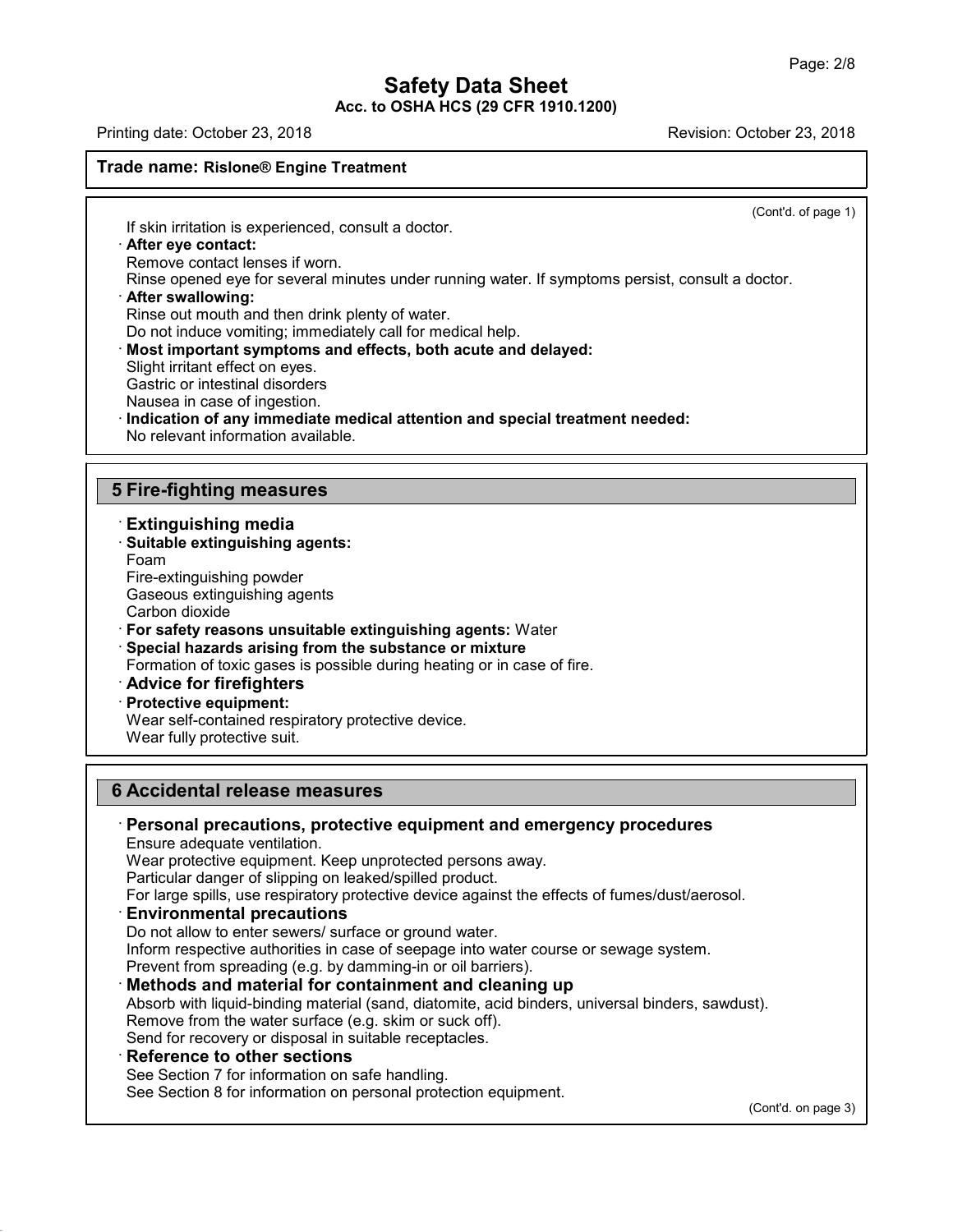Printing date: October 23, 2018 Revision: October 23, 2018

#### **Trade name: Rislone® Engine Treatment**

(Cont'd. of page 2)

See Section 13 for disposal information.

## **7 Handling and storage**

#### · **Handling**

#### · **Precautions for safe handling:**

Prevent formation of aerosols.

Use only in well ventilated areas.

· **Information about protection against explosions and fires:** No special measures required.

# · **Conditions for safe storage, including any incompatibilities**

· **Requirements to be met by storerooms and receptacles:**

- Avoid storage near extreme heat, ignition sources or open flame.
- · **Information about storage in one common storage facility:**
- Store away from foodstuffs.
- Store away from oxidizing agents.
- · **Further information about storage conditions:** Keep containers tightly sealed.
- · **Specific end use(s)** No relevant information available.

## **8 Exposure controls/personal protection**

#### · **Control parameters**

· **Components with limit values that require monitoring at the workplace:**

The product does not contain any relevant quantities of materials with critical values that have to be monitored at the workplace.

#### · **Exposure controls**

## · **General protective and hygienic measures:**

The usual precautionary measures for handling chemicals should be followed.

Keep away from foodstuffs, beverages and feed.

Wash hands before breaks and at the end of work.

Do not inhale gases / fumes / aerosols.

Avoid contact with the eyes.

Avoid close or long term contact with the skin.

- · **Engineering controls:** No relevant information available.
- · **Breathing equipment:**

Not required under normal conditions of use.

Use suitable respiratory protective device when aerosol or mist is formed.

For spills, respiratory protection may be advisable.

· **Protection of hands:**



48.0

Protective gloves

The glove material has to be impermeable and resistant to the product/ the substance/ the preparation. · **Eye protection:**

(Cont'd. on page 4)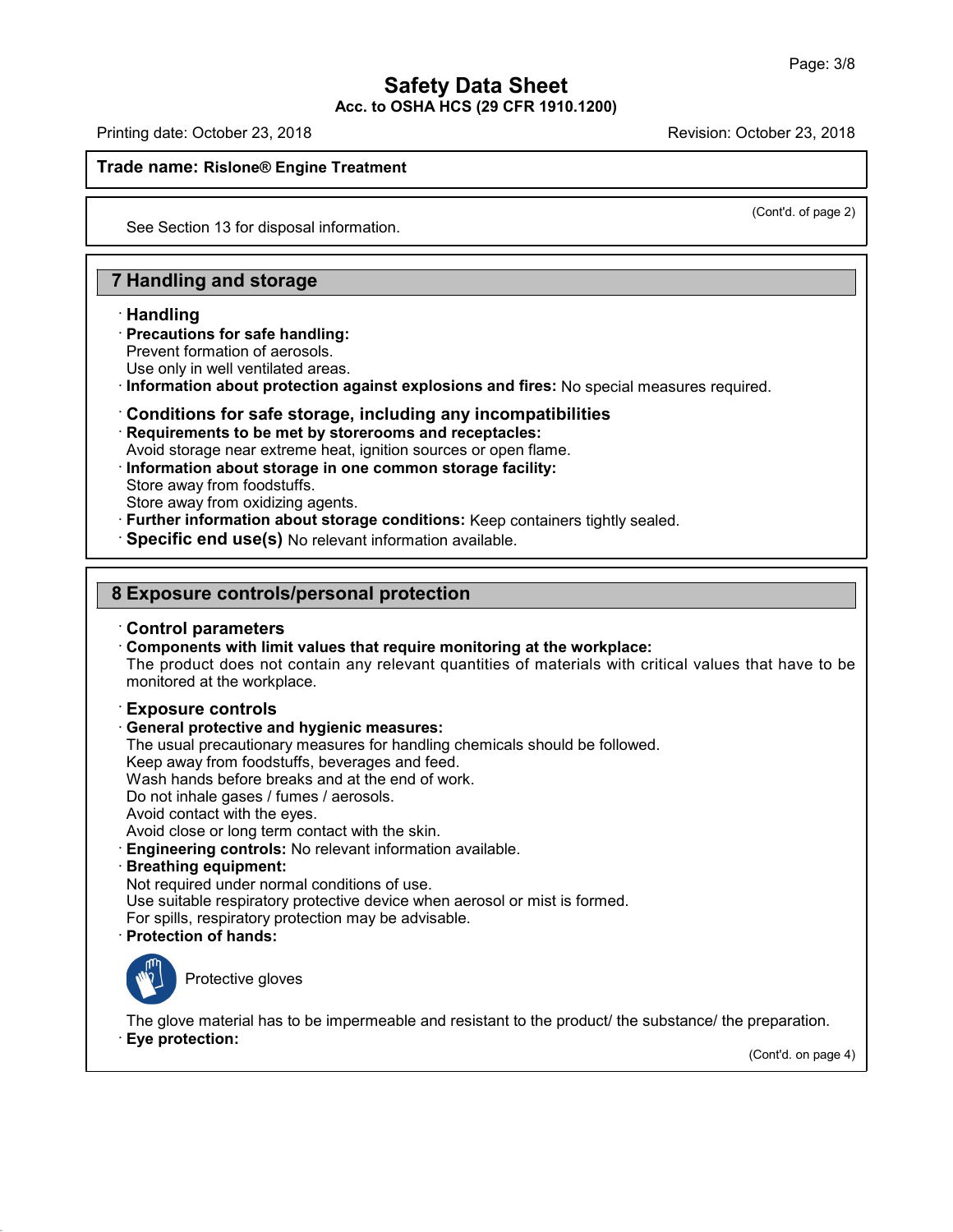Printing date: October 23, 2018 **Printing date: October 23, 2018** 

#### **Trade name: Rislone® Engine Treatment**

(Cont'd. of page 3)

Safety glasses

#### · **Body protection:**

48.0

Not required under normal conditions of use. Protection may be required for spills.

#### · **Limitation and supervision of exposure into the environment** No relevant information available.

· **Risk management measures** No relevant information available.

# **9 Physical and chemical properties**

| Information on basic physical and chemical properties      |                                               |
|------------------------------------------------------------|-----------------------------------------------|
| · Appearance:                                              |                                               |
| Form:<br>Color:                                            | Liquid<br>Blue                                |
| · Odor:                                                    | Fruit-like                                    |
| Odor threshold:                                            | Not determined.                               |
| · pH-value:                                                | Not determined.                               |
| · Melting point/Melting range:                             | Not determined.                               |
| <b>Boiling point/Boiling range:</b>                        | Not determined.                               |
| · Flash point:                                             | 190 °C (374 °F)                               |
| · Flammability (solid, gaseous):                           | Not applicable.                               |
| · Auto-ignition temperature:                               | Not determined.                               |
| <b>Decomposition temperature:</b>                          | Not determined.                               |
| Danger of explosion:                                       | Product does not present an explosion hazard. |
| <b>Explosion limits</b>                                    |                                               |
| Lower:                                                     | Not determined.                               |
| Upper:                                                     | Not determined.                               |
| Oxidizing properties:                                      | Non-oxidizing.                                |
| · Vapor pressure:                                          | Not determined.                               |
| · Density:                                                 |                                               |
| Relative density at 20 °C (68 °F):                         | 0.86                                          |
| Vapor density:                                             | Not determined.                               |
| <b>Evaporation rate:</b>                                   | Not determined.                               |
| · Solubility in / Miscibility with                         |                                               |
| Water:                                                     | Not miscible or difficult to mix.             |
| · Partition coefficient (n-octanol/water): Not determined. |                                               |
| · Viscosity                                                |                                               |
| Dynamic:                                                   | Not determined.                               |
| Kinematic at 40 °C (104 °F):                               | $45.1 \text{ mm}^2/\text{s}$                  |
|                                                            | (Cont'd. on page 5)                           |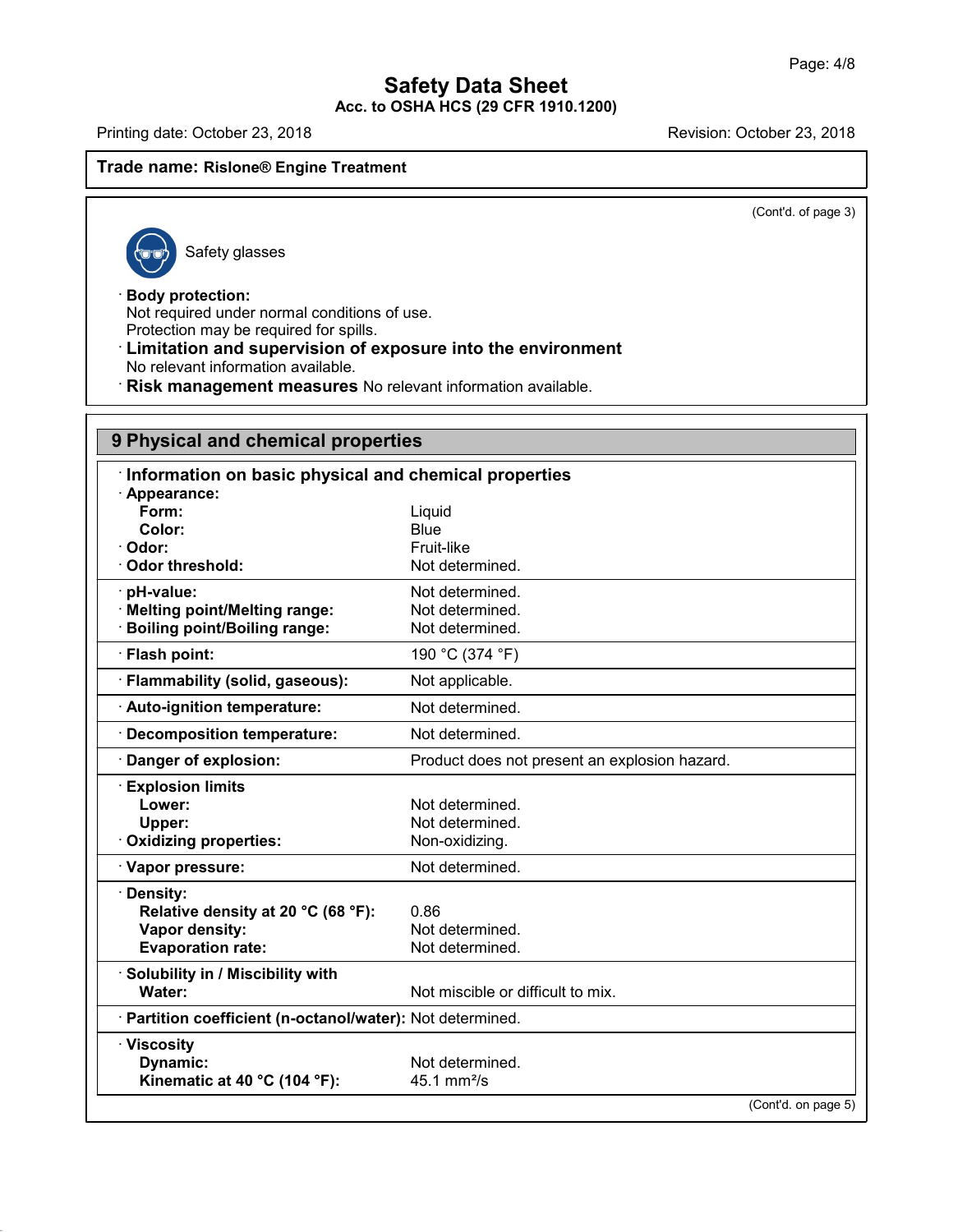Printing date: October 23, 2018 Revision: October 23, 2018

**Trade name: Rislone® Engine Treatment**

(Cont'd. of page 4)

• **Other information** No relevant information available.

## **10 Stability and reactivity**

· **Reactivity:** No relevant information available.

- · **Chemical stability:** Stable under normal temperatures and pressures.
- · **Thermal decomposition / conditions to be avoided:**

No decomposition if used according to specifications.

To avoid thermal decomposition, do not overheat.

#### · **Possibility of hazardous reactions**

Toxic fumes may be released if heated above the decomposition point.

Reacts with strong acids and oxidizing agents.

· **Conditions to avoid** Excessive heat and contact with oxidizers.

· **Incompatible materials** Oxidizers

· **Hazardous decomposition products**

Carbon monoxide and carbon dioxide **Hydrocarbons** 

## **11 Toxicological information**

· **Information on toxicological effects**

· **Acute toxicity:** Based on available data, the classification criteria are not met.

· **LD/LC50 values that are relevant for classification:** None.

- · **Primary irritant effect:**
- · **On the skin:** Slight irritant effect on skin and mucous membranes.
- · **On the eye:** Slight irritant effect on eyes.
- · **Sensitization:** Based on available data, the classification criteria are not met.

#### · **Carcinogenic categories**

· **IARC (International Agency for Research on Cancer):**

None of the ingredients are listed.

#### · **NTP (National Toxicology Program):**

None of the ingredients are listed.

#### · **OSHA-Ca (Occupational Safety & Health Administration):**

None of the ingredients are listed.

#### · **Probable route(s) of exposure:**

Ingestion.

Eye contact.

Skin contact.

48.0

· **Germ cell mutagenicity:** Based on available data, the classification criteria are not met.

· **Carcinogenicity:** Based on available data, the classification criteria are not met.

· **Reproductive toxicity:** Based on available data, the classification criteria are not met.

· **STOT-single exposure:** Based on available data, the classification criteria are not met.

· **STOT-repeated exposure:** Based on available data, the classification criteria are not met.

· **Aspiration hazard:** Based on available data, the classification criteria are not met.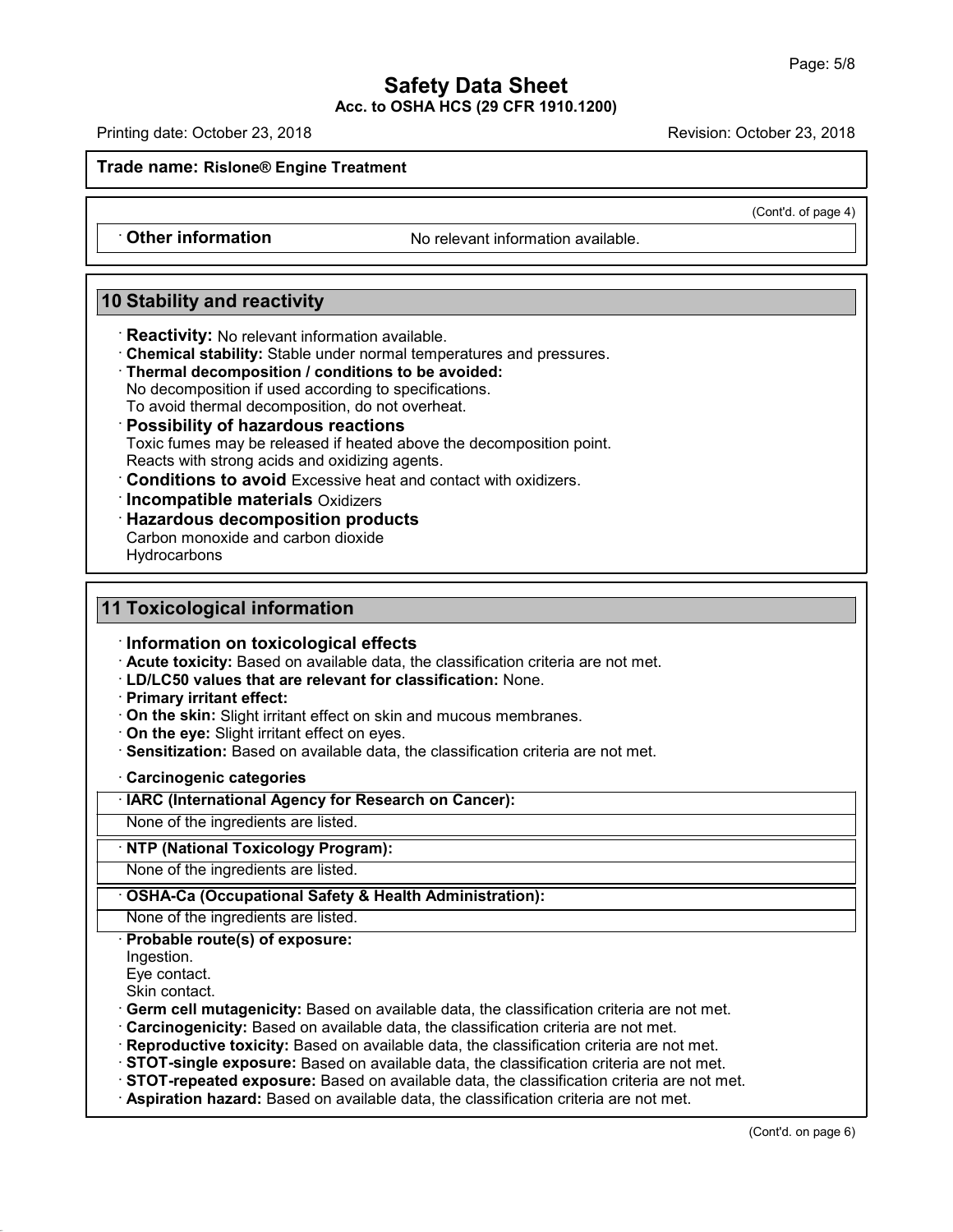Printing date: October 23, 2018 Revision: October 23, 2018

#### **Trade name: Rislone® Engine Treatment**

(Cont'd. of page 5)

## **12 Ecological information**

#### · **Toxicity**

· **Aquatic toxicity** No relevant information available.

· **Persistence and degradability** The product is partially biodegradable. Significant residuals remain.

· **Bioaccumulative potential:** No relevant information available.

· **Mobility in soil:** No relevant information available.

· **Ecotoxical effects:**

· **Remark:** Due to mechanical actions of the product (e.g. agglutinations), damages may occur.

- · **Additional ecological information**
- · **General notes:** Avoid release to the environment.

· **Other adverse effects** No relevant information available.

## **13 Disposal considerations**

#### · **Waste treatment methods**

· **Recommendation:**

48.0

Contact waste processors for recycling information.

The user of this material has the responsibility to dispose of unused material, residues and containers in compliance with all relevant local, state and federal laws and regulations regarding treatment, storage and disposal for hazardous and nonhazardous wastes.

#### · **Uncleaned packagings**

· **Recommendation:** Disposal must be made according to official regulations.

| <b>14 Transport information</b>                                                                      |                 |
|------------------------------------------------------------------------------------------------------|-----------------|
| · UN-Number<br>· DOT, ADR, IMDG, IATA                                                                | Not regulated.  |
| <b>UN proper shipping name</b><br>· DOT, ADR, IMDG, IATA                                             | Not regulated.  |
| Transport hazard class(es)                                                                           |                 |
| · DOT, ADR, IMDG, IATA<br>· Class                                                                    | Not regulated.  |
| · Packing group<br>· DOT, ADR, IMDG, IATA                                                            | Not regulated.  |
| <b>Environmental hazards</b><br>· Marine pollutant:                                                  | No.             |
| <b>Special precautions for user</b>                                                                  | Not applicable. |
| Transport in bulk according to Annex II of<br><b>MARPOL73/78 and the IBC Code</b><br>Not applicable. |                 |

(Cont'd. on page 7)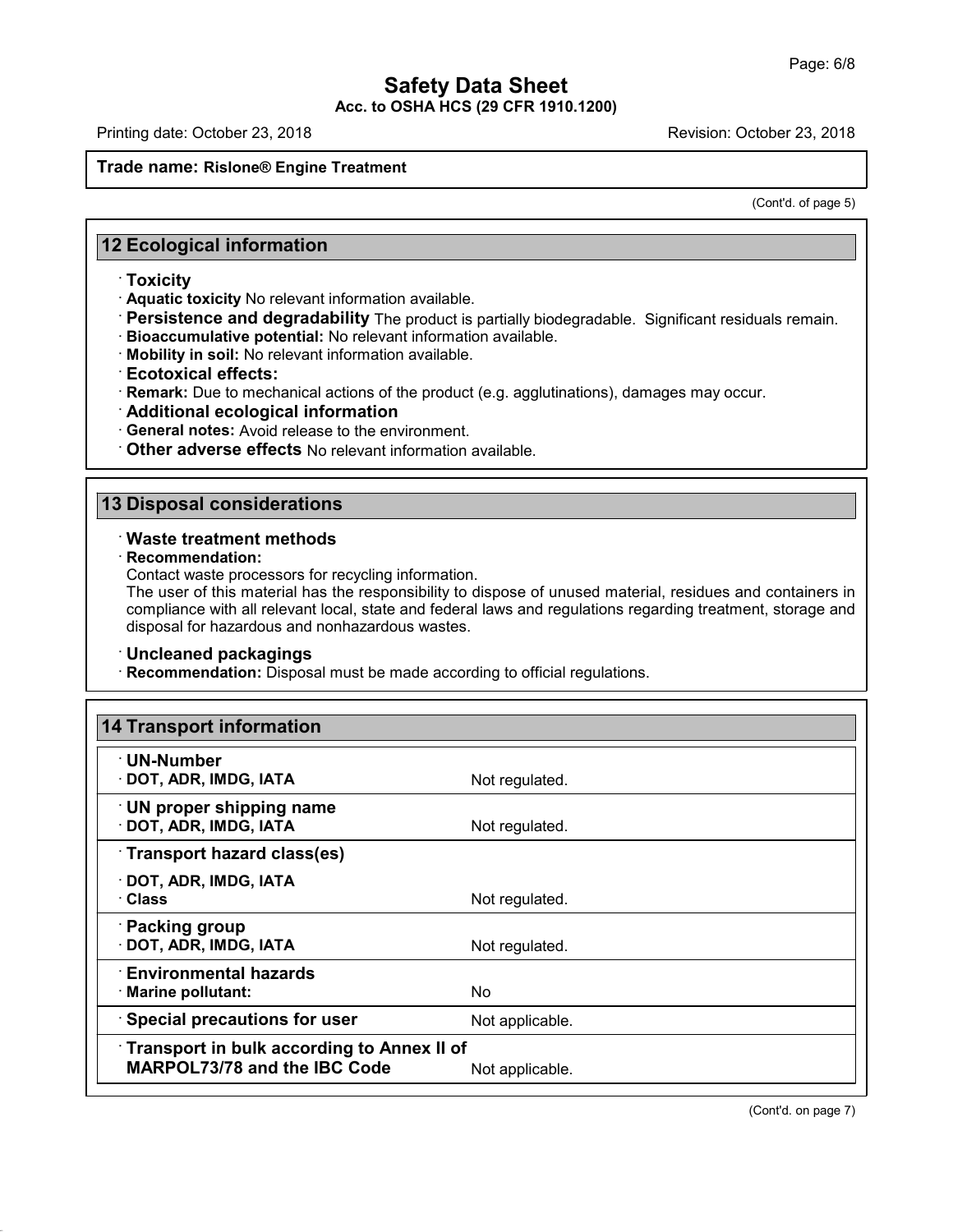Printing date: October 23, 2018 Revision: October 23, 2018

#### **Trade name: Rislone® Engine Treatment**

(Cont'd. of page 6)

## **15 Regulatory information** · **Safety, health and environmental regulations/legislation specific for the substance or mixture** · **United States (USA)** · **SARA** · **Section 302 (extremely hazardous substances):** None of the ingredients are listed. · **Section 355 (extremely hazardous substances):** None of the ingredients are listed. · **Section 313 (Specific toxic chemical listings):** None of the ingredients are listed. · **TSCA (Toxic Substances Control Act)** All ingredients are listed. · **Proposition 65 (California)** · **Chemicals known to cause cancer:** None of the ingredients are listed. · **Chemicals known to cause developmental toxicity for females:** None of the ingredients are listed. · **Chemicals known to cause developmental toxicity for males:** None of the ingredients are listed. · **Chemicals known to cause developmental toxicity:** None of the ingredients are listed. · **EPA (Environmental Protection Agency):** None of the ingredients are listed. · **IARC (International Agency for Research on Cancer):** None of the ingredients are listed.

## **16 Other information**

48.0

This information is based on our present knowledge. However, this shall not constitute a guarantee for any specific product features and shall not establish a legally valid contractual relationship.

· **Date of preparation / last revision** October 23, 2018 / -

· **Abbreviations and acronyms:** ADR: European Agreement concerning the International Carriage of Dangerous Goods by Road IMDG: International Maritime Code for Dangerous Goods DOT: US Department of Transportation IATA: International Air Transport Association CAS: Chemical Abstracts Service (division of the American Chemical Society) LC50: Lethal concentration, 50 percent LD50: Lethal dose, 50 percent OSHA: Occupational Safety & Health Administration TLV: Threshold Limit Value PEL: Permissible Exposure Limit

(Cont'd. on page 8)